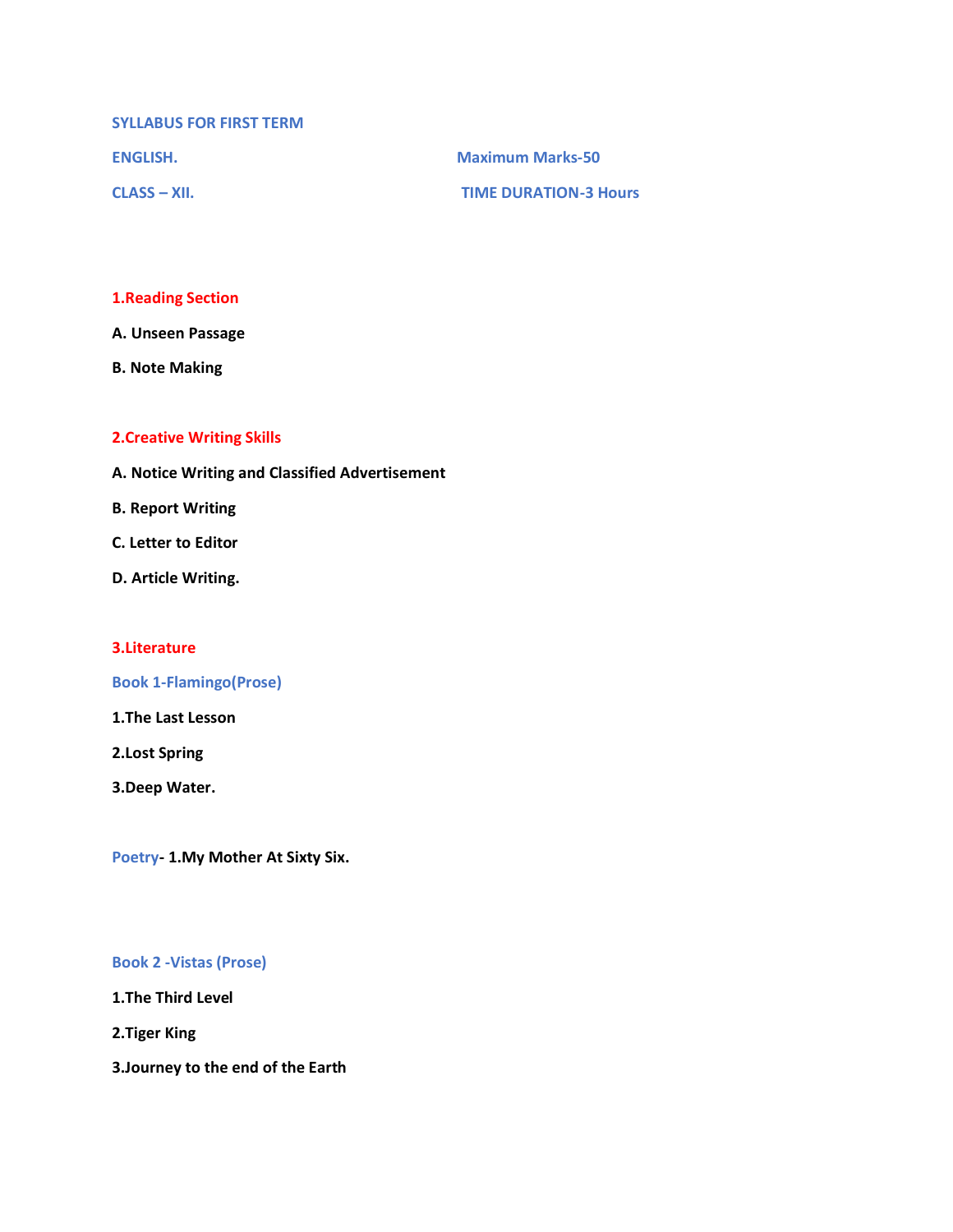### **Paper Pattern**

| <b>Topic</b>                               |                                                                    | <b>Type of Questions</b>           | <b>Marks Distribution</b> |
|--------------------------------------------|--------------------------------------------------------------------|------------------------------------|---------------------------|
|                                            | <b>Name of The Lesson</b>                                          |                                    |                           |
| <b>1.Reading Section</b>                   | 1. Unseen Passage                                                  | <b>Objective</b>                   | $\overline{7}$            |
|                                            | 2. Note Making and<br><b>Summary</b>                               | <b>Subjective</b>                  | 5                         |
| <b>2.Creative Writing</b><br><b>Skills</b> | <b>1. Notice Writing</b><br>and Classified<br><b>Advertisement</b> | <b>Subjective</b>                  | $\overline{\mathbf{3}}$   |
|                                            | <b>2. Report Writing</b>                                           | <b>Subjective</b>                  | 4                         |
|                                            | <b>3. Letter to Editor</b>                                         | <b>Subjective</b>                  | 4                         |
|                                            | <b>4.Article Writing</b>                                           | <b>Subjective</b>                  | 4                         |
| 3. Literature                              | <b>Book 1- Flamingo</b>                                            | <b>Short Questions (Objective)</b> | 5                         |
|                                            |                                                                    | <b>Essay Type Ques.</b>            | 5                         |
|                                            | <b>Poetry</b>                                                      | <b>Objective</b>                   | $\overline{\mathbf{3}}$   |
|                                            | <b>Book 2-Vistas</b>                                               | <b>Short Questions (objective)</b> | 5                         |
|                                            |                                                                    | <b>Essay Type Question</b>         | 5                         |